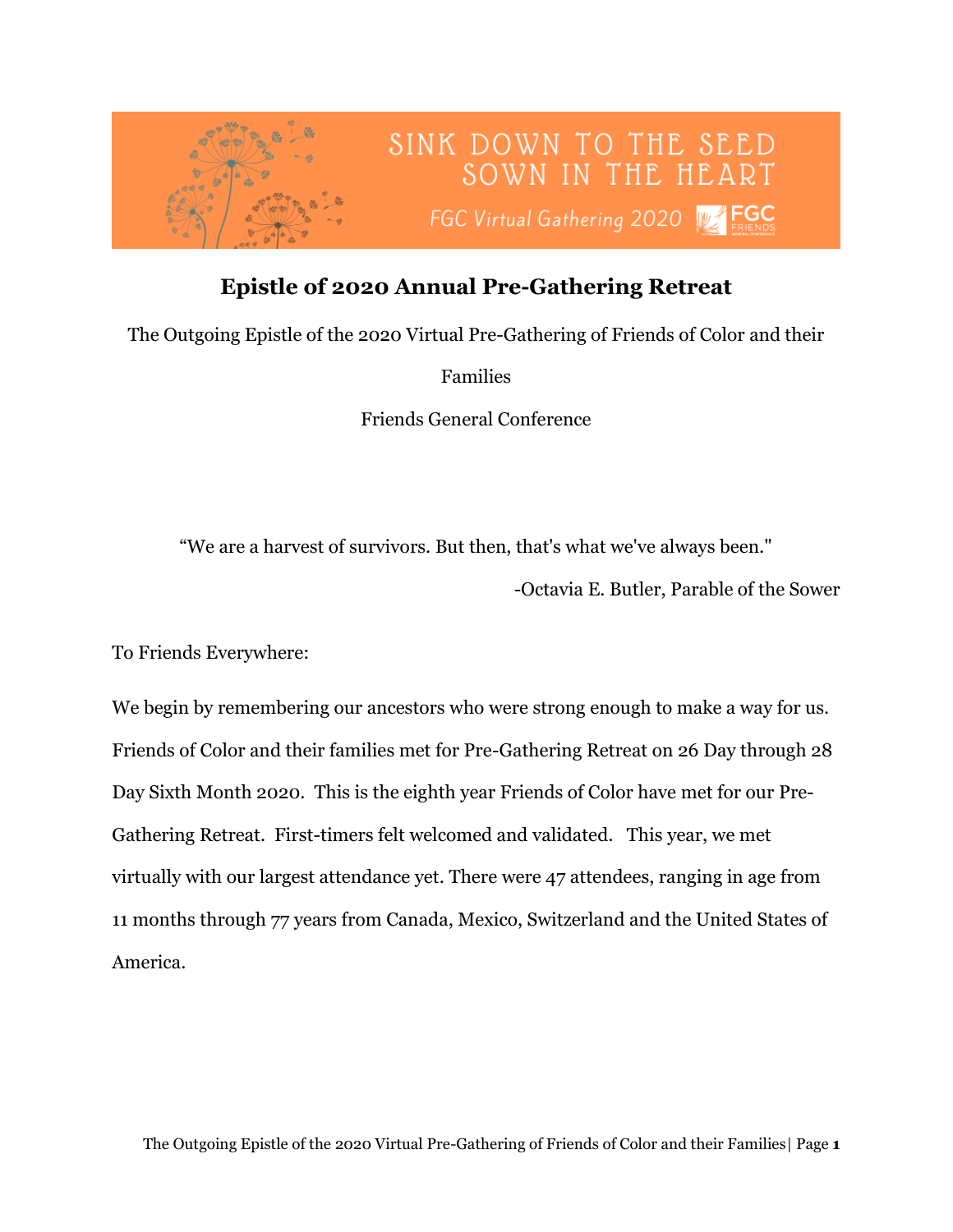The importance of this Gathering for Friends of Color worshipping in community together cannot be overstated. To our Friends in the wider Quaker world, we the Friends of Color, can't breathe. During this weekend, we enjoyed the rare opportunity of not being othered In Quaker space. We experienced the joy of being seen as we are and the affirmation of a supportive spirit among ourselves in the "Amen corner". The term "Amen corner" comes from the Black church and is a communal space that validates, affirms and uplifts the spirit. In isolation, due to COVID19, we are being kept apart and away from those we love, trust and need. The pre-gathering retreat brought back the source of community and family that has been missing. We were able to exhale, relax, and breathe together. Many of us did not realize how exhausted we were until we were able to relax with one another. The gifts of the spirit were abundant. We shared in worship, gentle yoga and meditation, meaningful discussions, journaling and selfdiscovery. We also listened and shared in each other's joys, triumphs, pains and sorrows. We experienced spiritual renewal that was awakened by moving through pain to hope for the future for ourselves and our children. Attention and space was given for people to play games, dance, talk, grieve, play music, watch videos, and write.

We have much gratitude to the Program Coordinator for the Ministry on Racism; the pioneer who laid the groundwork to make the Pre-Gathering Retreat available to us within FGC gathering and who faithfully makes it happen each year. We are grateful for being able to acknowledge all that makes us human, for finding home and connection. Our inner Light is magnified and our capacity to breathe deeply is nurtured when that of God is acknowledged in each of us. It is our hope that other Friends of Color will know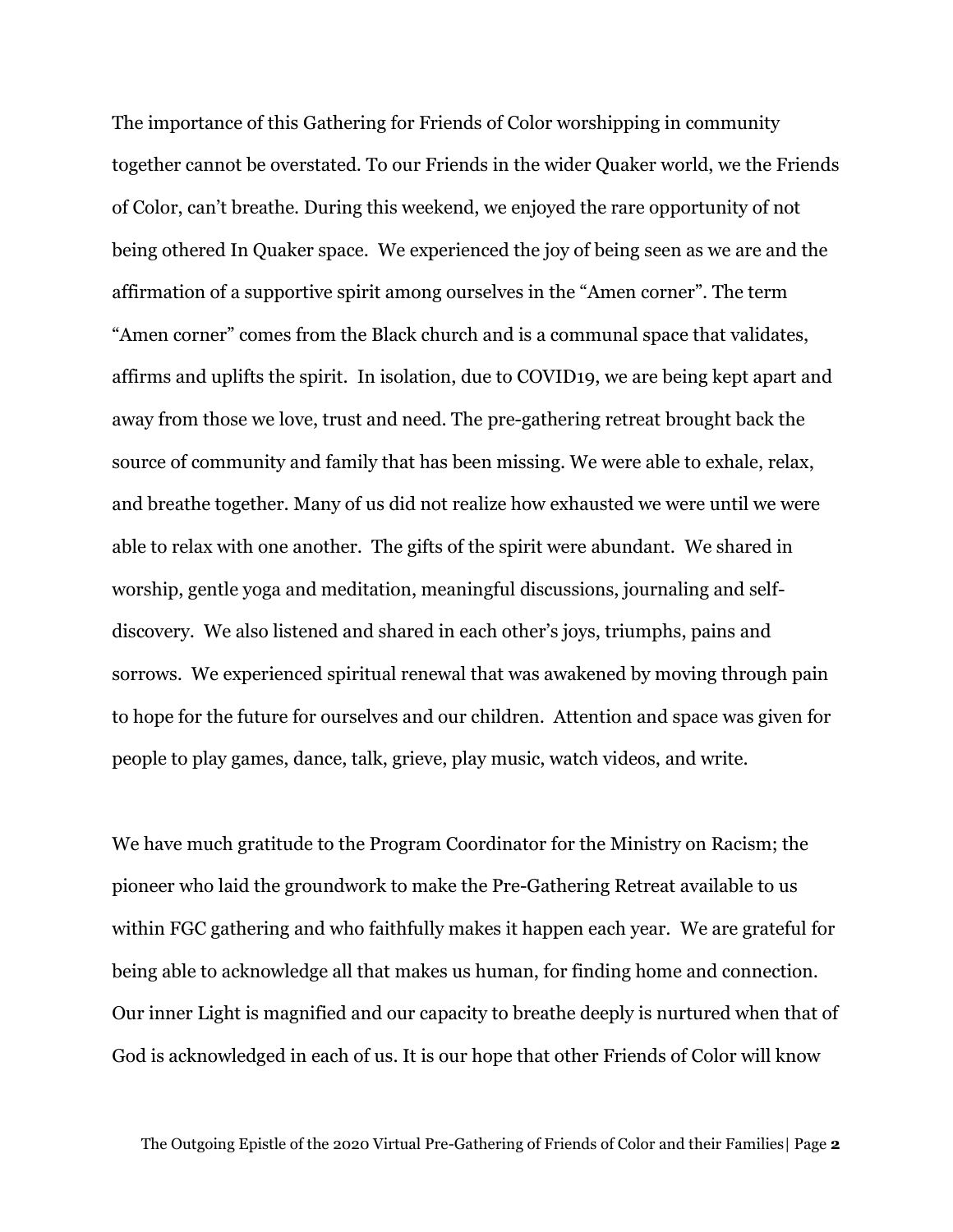that such a space exists and know that they are desired, needed and will be warmly embraced.

The Pre-Gathering Friends of Color Retreat provides a reprieve. Friends of Color need respite from the systemic racism too often found in our American Quaker community that often goes unseen by many white Friends. Friends of Color need respite from the insidious lie of white supremacy manifested in daily oppressive traumatic stressors (microaggressions) which have the effect of blaming the oppressed for our own oppression. Friends of Color need respite and support which our home meetings have not provided. Friends of Color are fatigued from being asked to teach white folks.

We ask all Quakers to heed a Call to Action. Please sit with these queries:

1) What is the Spirit leading me to do about the historic and ongoing racial pandemic across my meeting, my community, my work environment and my country?

2) How can we honor the memory of people who have lost their lives to the struggle for a better world?

3) How can we construct ways for people to engage and remain engaged *beyond* good intentions in the struggle for true equality in health, education, wealth and against state sanctioned violence?

4) How can we encourage the support of Friends of Color in Quaker worship and meetings around the world?

5) How can Friends de-center themselves in order to listen to and hear Friends of Color?